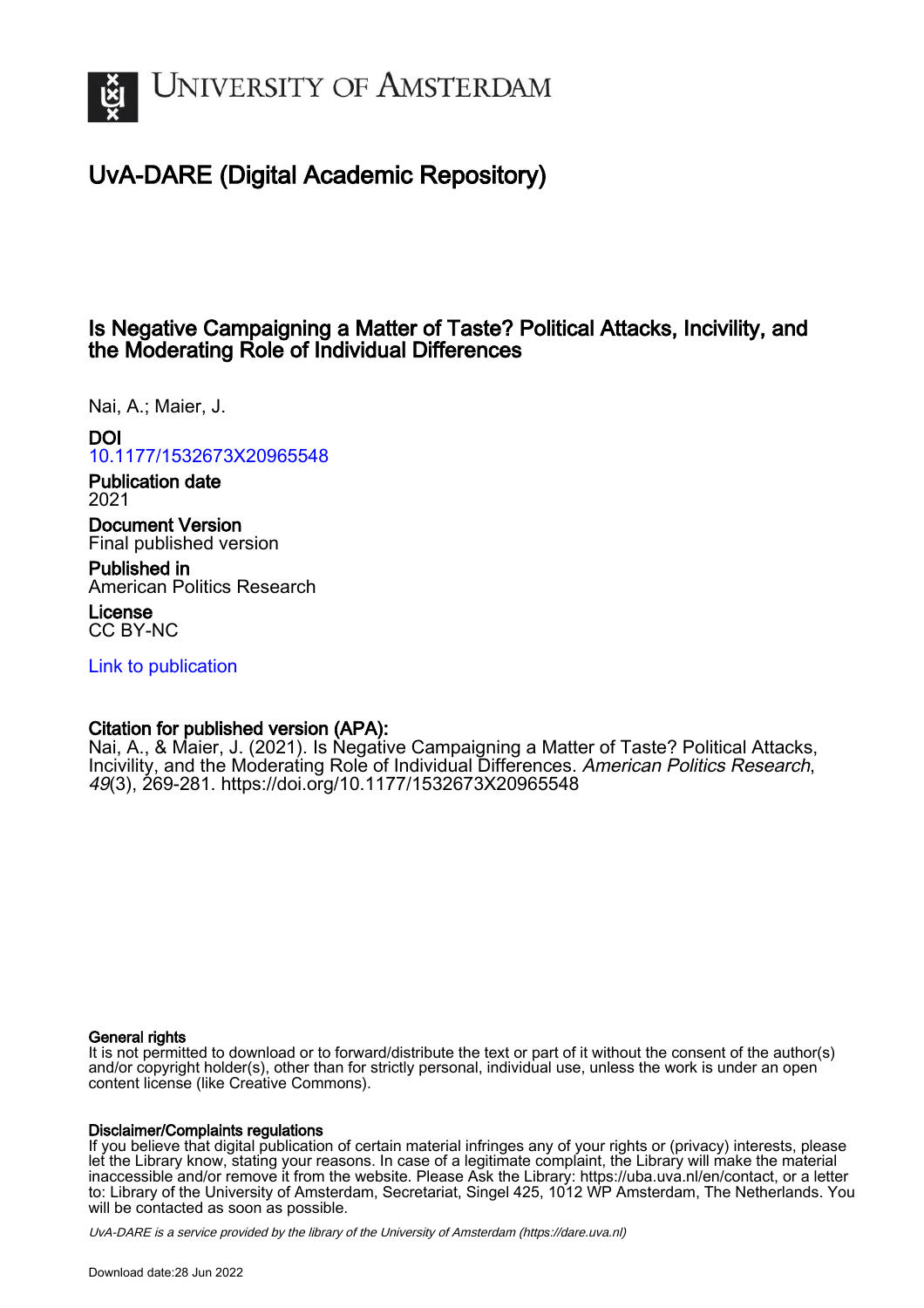# **Is Negative Campaigning a Matter of Taste? Political Attacks, Incivility, and the Moderating Role of Individual Differences**

American Politics Research 2021, Vol. 49(3) 269–281 © The Author(s) 2020

Article reuse guidelines: sagepub.com/journals-permissions DOI: 10.1177/1532673X20965548 [journals.sagepub.com/home/apr](https://journals.sagepub.com/home/apr) **SSAGE** 

**Alessandro Nai<sup>1</sup> and Jürgen Maier<sup>2</sup>** 

#### **Abstract**

We test how individual differences moderate the attitudinal effects of attack politics in two online experiments among US respondents, surveyed through Amazon's Mechanical Turk (*N*=1,408 and *N*=1,081). Study 1 tests the moderating effect of personality traits (Big Five, Dark Triad) on the effectiveness of character vs. policy attacks. Study 2 investigates the difference between civil and uncivil attacks and explores the moderating effect of Big Five, Dark Triad, tolerance to negativity and conflict avoidance. Results suggest that the effects of negativity and incivility are not uniform across all respondents. For instance, evaluations of the *sponsor* are more negative after exposure to negative messages for respondents high in conflict avoidance; respondents high in psychopathy are more likely to have a more negative opinion of the *target* after being exposed to character attacks, whereas incivility worsen the perception of the target for individuals low in conflict avoidance and agreeableness. Harsher campaigns, in other terms, work particularly well for some – and are particularly rejected by others. The implications of these trends are discussed.

#### **Keywords**

Negativity, personality, Big Five, Dark Triad, tolerance to negativity, conflict avoidance, experiment, USA

# **Introduction**

## *Negative Campaigning is a Matter of Taste*

Negative campaigning is undoubtedly one of the most distinctive features of contemporary electoral competition. Yet, scholars disagree about its effectiveness (Lau et al., 2007). Are negative messages successful in degrading perceptions of the target of the attacks, or do they instead "backlash" against the sponsor (Fridkin & Kenney, 2004)? To be sure, negative messages come in many shapes and forms. For instance, several studies distinguish between different foci, that is, whether attacks are targeted against the policy or the personal characteristics of the opponent (Brooks & Geer, 2007; see also Hopmann et al., 2018), or consider varying degrees of (in)civility, that is, whether the attack includes "disrespectful, poisonous and hyperbolic [. . . language], breaking norms of conversation" (Otto et al., 2019, p. 89; see also Mutz, 2015; Mutz & Reeves, 2005). If political attacks are broadly disliked by the public at large (Fridkin & Kenney, 2011; Johnson-Cartee & Copeland, 1989), some attacks are particularly loathed. While criticizing the policy stances of opponents is the heartbeat of democracy, one could argue that ad-hominem attacks and invectives against personal traits of the opponents are normatively less useful from a democratic standpoint. Civil and nuanced criticism can foster a relevant and reasonable debate, whereas uncivil attacks will most likely poison the political discourse in the long run. These differences notwithstanding, negativity and incivility are in the eye of the beholder (Lipsitz & Geer, 2017; Sigelman & Kugler, 2003), so much so that different individuals might react differently to them. Beyond established factors such as, for example, individual resources (e.g., Fridkin & Kenney, 2004) or party identification (Ansolabehere & Iyengar, 1995), recent research claims that the effects of attacks depend on voters' personality and their attitudes towards political discourse (Fridkin & Kenney, 2011, 2019), in line with the broader research highlighting the centrality of "negativity bias" in information selection (e.g., Bachleda et al., 2020). Weinschenk and Panagopoulos (2014) show that respondents high in extraversion are more likely to be mobilized by negative campaign messages; inversely, respondents high in agreeableness can be discouraged to participate when exposed to negativity. In a study by Kalmoe (2019) the usage of "aggressive metaphors" tend to mobilize voters with "aggressive traits" (associated with low agreeableness and extraversion, and high neuroticism) and demobilizes strong

#### **Corresponding Author:**

Alessandro Nai, University of Amsterdam, Postbus 15793, Amsterdam 1001 NG, Netherlands. Email: [a.nai@uva.nl](mailto:a.nai@uva.nl)

<sup>1</sup> University of Amsterdam, Amsterdam, Netherlands <sup>2</sup>University of Koblenz Landau - Campus Landau, Landau, Rheinland-Pfalz, Germany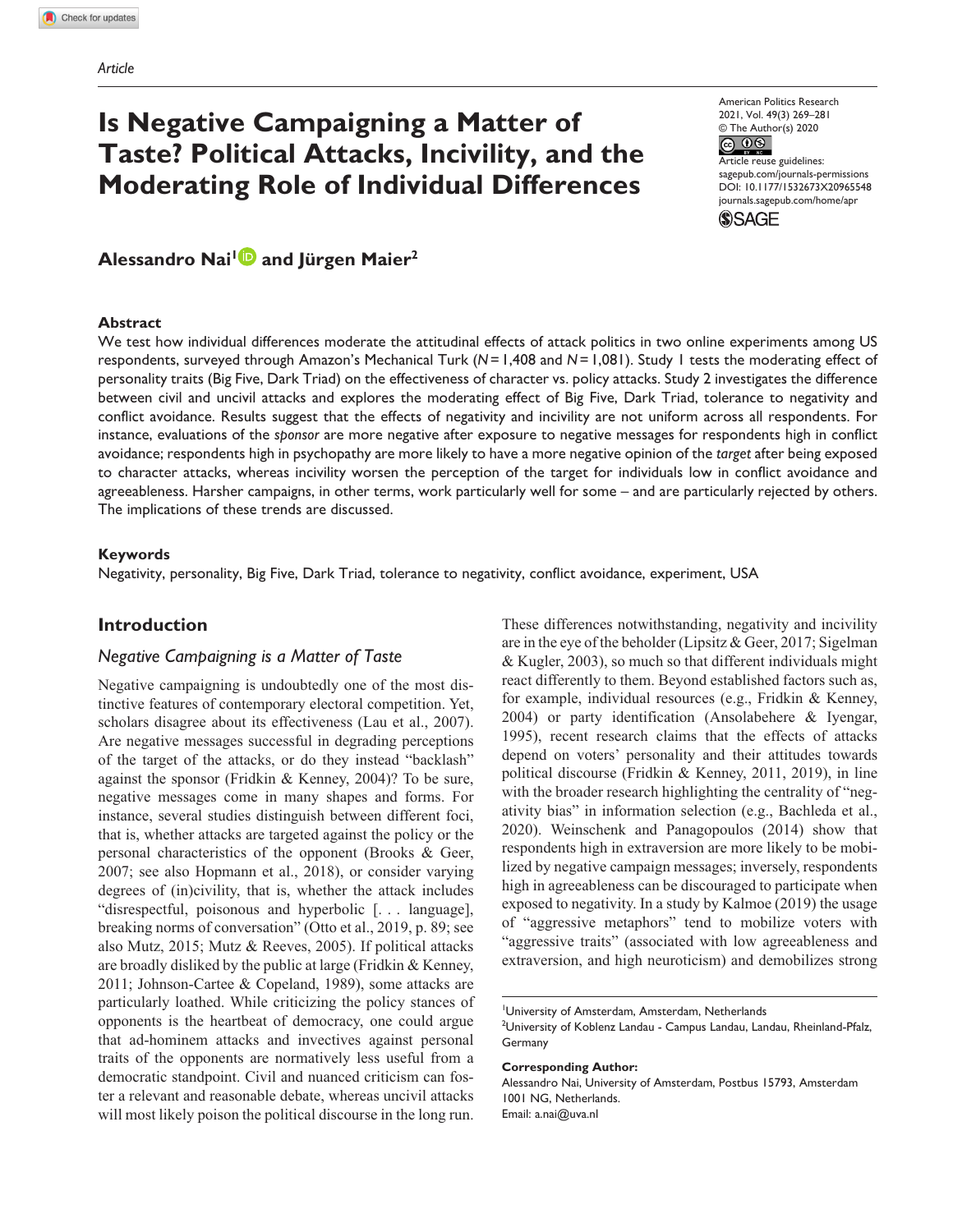partisans low in aggression. Similarly, in the study by Bjarnøe et al. (2020) political news employing a conflict framing—that is, focusing on disagreements and clashes inherent in the political game—are more successful in mobilizing voters that score low in conflict avoidance (see also Maier & Faas, 2015). Inversely, Mutz and Reeves (2005) show that exposure to uncivil content lowers political trust especially in respondents high in conflict avoidance, Otto et al. (2019) suggest that individuals with lower levels of "tolerance to disagreement" are more affected by political incivility, and Fridkin and Kenney (2011, 2019) show the same for low "tolerance to negativity."

All in all, these diverse studies suggest that some citizens are more "attuned" to negativity than others—or, in other terms, that individual differences are an important moderator when it comes to the effects of information framed in a negative way (Nai & Otto, forthcoming). Yet, to the best of our knowledge, the jury is still out regarding whether individual differences have the potential to matter, in fine, for the *net effectiveness* of negative political massages—that is, looking at both voters' perceptions of the target and the sponsor of the attacks. Negativity might successfully depress perceptions of the target, as it intends to do, but is also likely to unintendedly backfire against the sponsor. Can we identify voters for which these effects are more (less) likely? Is negativity more successful for some voters to depress evaluations of the target those that are more positively predisposed towards more confrontational and harsh components of the political game? Are some voters particularly likely to reject negativity, to the point of having a worse image of candidates that go negative? Given the increase of confrontational and antagonistic political figures worldwide (Nai & Martinez i Coma, 2019), and the fact that the personality of voters is likely to be associated with support for "harsher" political figures (e.g., Bakker et al., 2016), these questions are particularly topical.

In this article, we contribute to this a better understanding of the psychological roots of support for negativity in politics by testing the effects of personality traits and other proximate dispositional attitudes (conflict avoidance, tolerance to negativity) on the effectiveness of negative campaigning messages to shape attitudes for targets and sponsors of the attacks. To be sure, the contribution of this article is limited to candidate *perceptions*. Nonetheless, given the centrality of attitudes and candidate perceptions for ultimate voting choices (Costa & Ferreira da Silva, 2015; Garzia, 2013), the results described in this article are an important new step towards a deeper understanding of the role of individual differences for the *electoral* effectiveness of negativity in politics.

## *The Two Studies at a Glance*

Is negativity a matter of taste? To clarify the moderating role of individual differences on the effectiveness of attack politics, we present in this article the results of two online

experiment among US respondents, surveyed through Amazon's Mechanical Turk in May 2019 and December 2019 (respectively, *N*=1,408 and *N*=1,081). Study 1 focusses specifically on differences in personality traits (Big Five, Dark Triad) and their moderating effect on the effectiveness of negativity and character versus policy attacks. Study 2 focuses on character attacks more specifically and investigates the difference between civility and incivility within this type of attacks; on top of assessing the moderating role of the Big Five and Dark Triad, study 2 also explores the moderating effect of tolerance to negativity and conflict avoidance.

The two studies were voluntarily set up in a way to maximize their differences, while keeping the main "moving parts" stable (the logic of the experimental protocols and the measurement of personality). Respondents in study 1 are exposed to fictive messages but about real political figures (Pete Buttigieg and Mitch McConnell), whereas study 2 uses fictive candidates. Study 1 involves attacks sponsored by a Democrat against a Republican, whereas study 2 does the opposite. Study 1 sets up the treatments as campaign speeches, whereas study 2 frames them as mock newspaper articles. Finally, the mock campaign messages in study 1 are on the issue of health care, whereas in study 2 they are on economic and taxation issues. Replicating the same protocol but using very different setups dramatically decreases the chances that results—if consistently found across the studies—are driven by the experimental setup at play. In other terms, such a "most different" approach includes already in its design cues to assess whether the results found are externally valid (e.g., Schram, 2005) and, potentially, generalizable.

# **Study 1. Personality and Type of Attacks**

## *Expectations*

Study 1 focuses on individual differences in terms of personality traits, looking both at the "Big Five" and "Dark Triad" inventories. The Big Five (McCrae & John, 1992) is undoubtedly the most studied personality inventory, at least when it comes to its effects on political behaviors and attitudes (e.g., Mondak, 2010). The inventory identifies five "general" personality traits: extraversion (sociability, energy, assertiveness), agreeableness (friendliness, amicability, and a proclivity for cooperative behaviors), conscientiousness (responsibility, dependability, and a tendency to plan ahead), emotional stability (low stress, low edginess, calm, satisfaction), and openness (intellectual curiosity, creativity, and a proclivity for new experiences). The Dark Triad inventory (Furnham et al., 2013; Paulhus & Williams, 2002) is less frequently studied in politics (but see, e.g., Blais & Pruysers, 2017; Jonason, 2014; Nai & Maier, 2018). The inventory identifies three "socially nefarious" traits: narcissism (egoreinforcing behaviors, bombastic promotion of self, desire to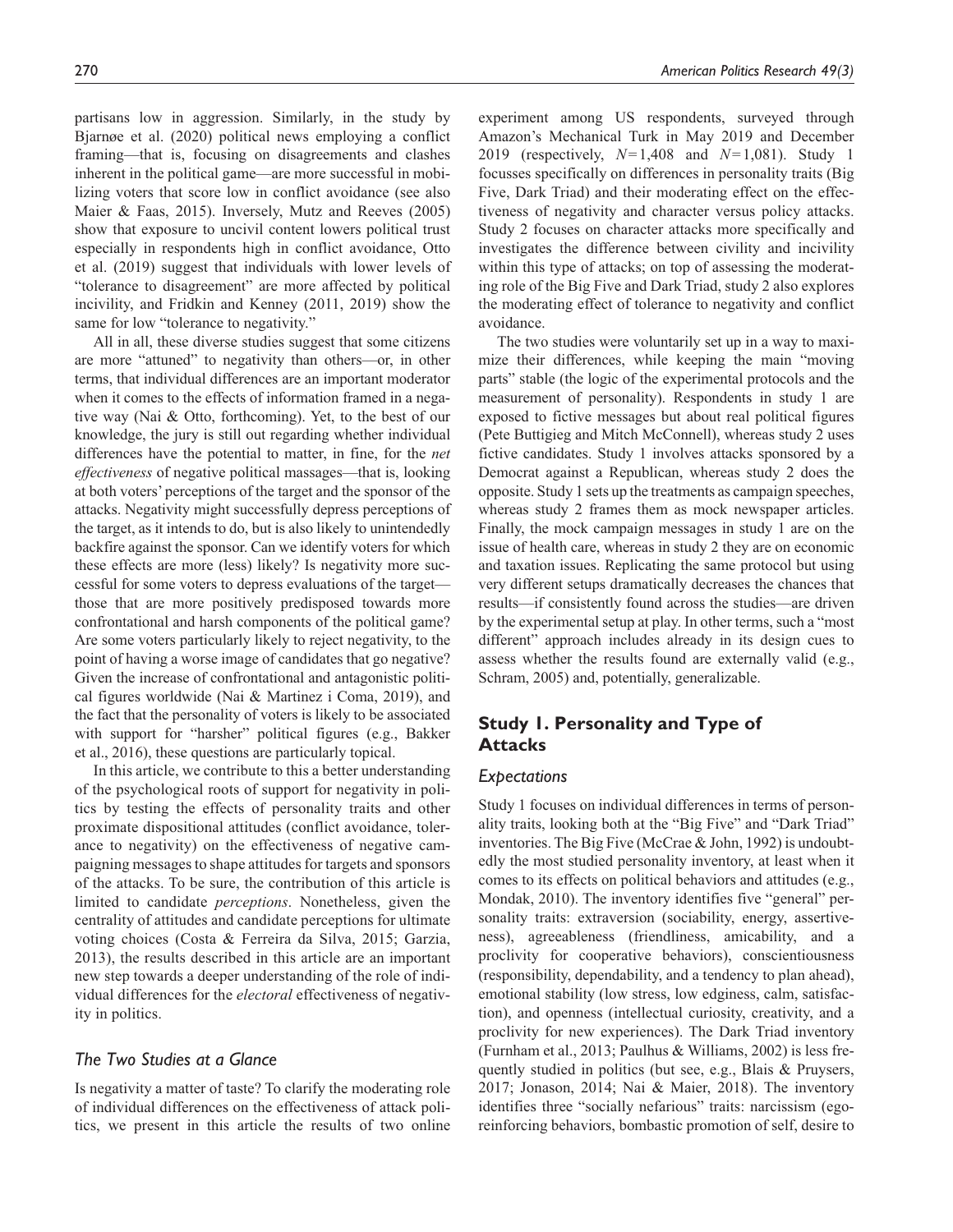be admired), psychopathy (callousness, incapacity to connect emotionally, impulsivity), and Machiavellianism (the tendency to use strategic behavior for the pursuit of self-beneficial objectives).

Starting with the Big Five, our prediction is that negative messages are "rejected"—that is, they are more likely to backlash against the sponsor and less likely to be effective against the target—for respondents high in agreeableness, conscientiousness, and extraversion, and low in emotional stability. *Agreeable* people tend to display a more compromising and accepting behavior (Lee & Ashton, 2004), but they can at the same time be expected to "shy away from things that are conflictual or disagreeable" (Weinschenk & Panagopoulos, 2014, p. 168). In this sense, we could expect them to reject negative and harsh campaigns. *Conscientiousness* is associated with lower impulsivity (Jones & Paulhus, 2011), caution and self-control (Lee & Ashton, 2004). Conscientious people can be expected to have a more traditional and sophisticated view of politics; they "have clear ideas about right and wrong and will not appreciate critical or inflammatory ads" (Weinschenk & Panagopoulos, 2014, p. 168). Similarly, *extraverted* individuals tend to favor positivity in all social experiences; "when politics turns ugly, the extravert likely turns elsewhere" (Mondak, 2010, p. 172). In this sense, we could expect them to also reject negative messages. Individuals low in *emotional stability* (high neuroticism) tend to avoid discussions that they find unpleasant and can potentially make them upset. For instance, Gerber et al. (2012) show that neurotics stay away from discussions with family members on issues on which they disagree. In this sense, we might expect low emotional stability to be associated with a greater rejection of harsh campaigns. Similarly, emotionally stable people are "relatively un-flappable and not prone to agitation" (Mondak, 2010, pp. 171−172; see also Weinschenk & Panagopoulos, 2014), which could mean that high levels of emotional stability are associated with low campaigning effects. Finally, we expect the effects of negativity to be generally weaker (both in terms of backlash against the sponsor and effectiveness against the target) for respondents high in *openness*. Individuals high in this trait tend to be more curious, politically sophisticated, and generally open to information that goes against their priors. In this sense, we might expect them to "be capable of looking past any given advertisement and [. . .] seeing the bigger picture" (Mondak, 2010, p. 171).

Turning to the Dark Triad, we globally expect respondents high on the Dark Triad to be less likely to "reject" negativity, especially in its harsher forms. People high in psychopathy usually show "a cognitive bias towards perceiving hostile intent from others" (Levenson, 1990, p. 1074). They are impulsive, prone to callous social attitudes, and show a strong proclivity for interpersonal antagonism (Jonason, 2014) and can thus be expected to have a higher tolerance for confrontational, antagonistic and aggressive styles of political competition. Narcissism has been linked to overconfidence and deceit (Campbell et al., 2004) and with engaging in aggressive behaviors and general uncivility in their workplace (Penney & Spector, 2002). Finally, people high in Machiavellianism are "characterized by cynical and misanthropic beliefs, callousness, a striving for argentic goals (i.e., money, power, and status), and the use of calculating and cunning manipulation tactics" (Wisse & Sleebos, 2016, p. 123). Behavioral evidence suggests that high Machiavellianism is associated with bullying at work (Pilch & Turska, 2015) and the use of more "negative" and aggressive forms of humor (Veselka et al., 2010). As discussed above, such reactions should be more intense for harsher attacks—in this case, character (vs. policy) attacks, that are more easily disliked by the public (Johnson-Cartee & Copeland, 1989).

In a nutshell, we expect exposure to negative messages to backlash against the sponsor particularly for respondents high in agreeableness (H1), conscientiousness (H2), and extraversion (H3), and low in emotional stability (H4). We however expect generally weaker effects (both against the sponsor and the target) for respondents high in openness (H5). Inversely, negativity should be more effective (lower backlash against the sponsor and more depressed evaluations of the target) for respondents high in narcissism (H6), psychopathy (H7), and Machiavellianism (H8). Finally, all these effects should be more marked for harsher (character) attacks (H9).

## *Methods*

*Participants and procedure.* Participants (US residents) were recruited in May 2019 via the Amazon MTurk online platform and invited to fill in a short survey against a small compensation (\$0.7; initial  $N=1,508$ ). Because they are opt-in convenience samples, MTurk samples cannot be assumed to be representative of the population. Nonetheless, evidence suggests that MTurk produces results that are similar to more traditional surveys. Berinsky et al. (2012) find that MTurk samples tend to be more representative of the US population than other types of convenience samples, whereas Clifford et al. (2015) report that MTurk samples tend to reflect the psychological divisions of liberals and conservatives in the US general population. All in all, the literature seems to suggest that MTurk offers a cheap and reliable alternative (Hauser & Schwarz, 2016; for a more critical take, see Ford, 2017; Harms & DeSimone, 2015). The questionnaires included an "attention check" (Berinsky et al., 2014); specific instructions—select the option "other" and write a keyword in the entry box—were embedded within a long and digressing question. Respondents that failed such attention check (*N*=100, 6.6%) were assumed to only skim through the questions and were excluded. The analyses are run on a final sample of  $N=1,408$ . The composition of the sample is described in Supplemental Table A1 (Appendix A).

Respondents were randomly exposed to one of seven different (mock) speech excerpts, reflecting varying levels and forms of negativity (see Supplemental Appendices B and C for more details). The sponsor of all messages was Pete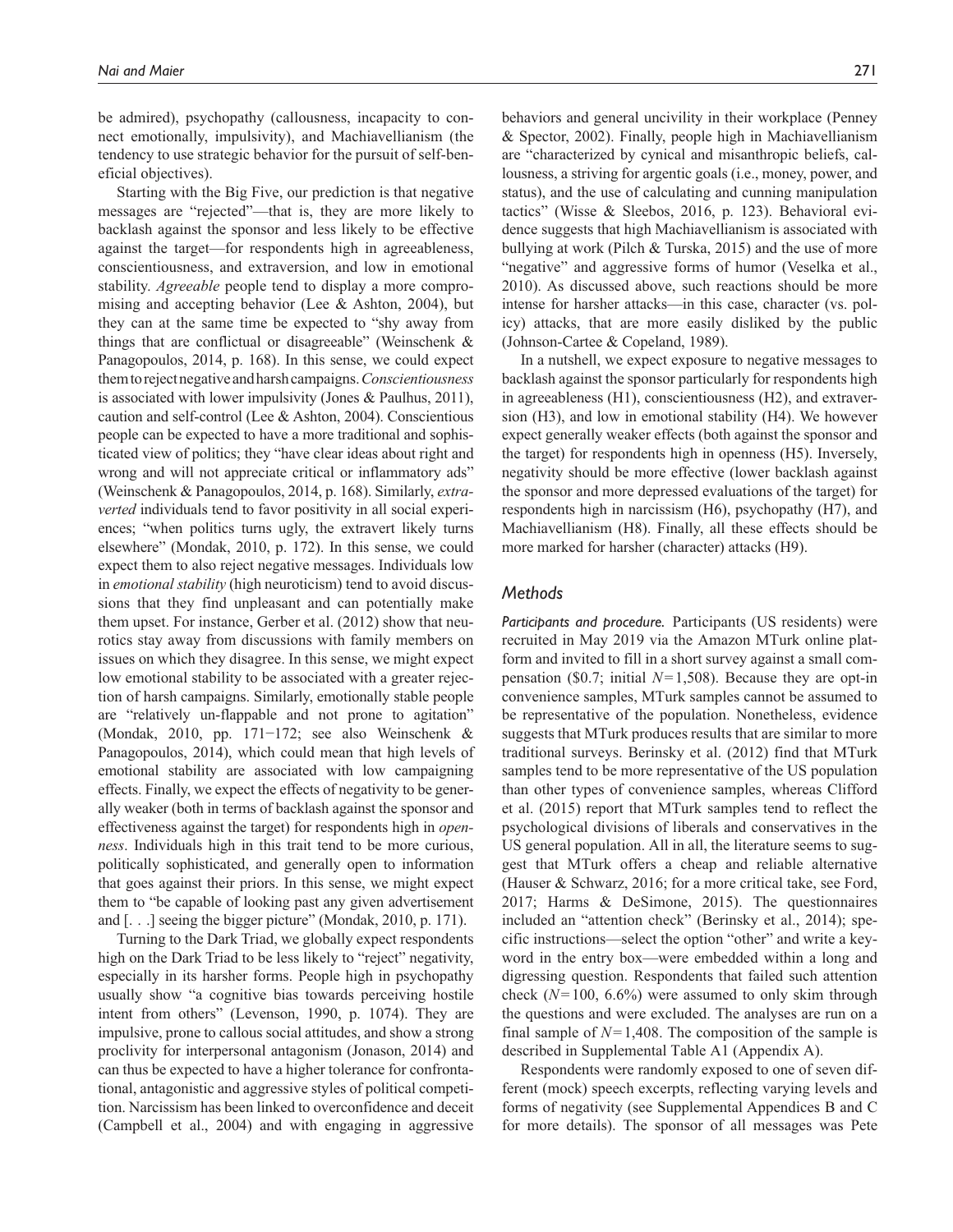Buttigieg, who had announced his candidacy for the Democratic nomination for US President a month earlier. All attacks targeted Mitch McConnell, then the Republican Senate Majority Leader. Our analyses focus on the distinction between positive (*N*=200) and negative messages  $(N=1,208)$ , on the one hand, and within negative messages on the distinction between policy (*N*=407) and character attacks (*N*=801) on the other.

*Big Five and Dark Triad.* The questionnaire included batteries for the self-assessment of respondents' personality traits, which respondents were asked to fill in before being exposed to the experimental components. For the Big Five we used the Ten Item Personality Inventory (TIPI; Gosling et al., 2003); the TIPI asks respondents whether they agree or disagree with a series of ten statements (e.g., "I see myself as extraverted, enthusiastic," "critical, quarrelsome"). Pairs of statements are then used to compute the five traits. Reliability is only averagely high:  $\alpha_{(Extraversion)} = .67$ ,  $\alpha_{(Agreenbeness)} = .35$ ,  $\alpha_{(Conscientiousness)} = .60, \quad \alpha_{(Emotional stability)} = .70, \quad \alpha_{(Openness)} = .44.$ With only two items per trait, capturing furthermore two slightly different facets of each trait, this is to be expected. For the Dark Triad, we used the Dirty Dozen inventory (D12) developed by Jonason and Webster (2010). The inventory is a battery of 12 statements asking respondents whether they agree or disagree with a series of statements (e.g., "I tend to want others to admire me," "I tend to not be too concerned with morality or the morality of my actions"). Groups of four statements are averaged to measure the three "dark" traits of narcissism, psychopathy, and Machiavellianism. Reliability for the three traits is very high: α*(Narcissism)*=.86, α*(Psychopathy)*=.83, α*(Machiavellianism)*=.90. All personality scales vary between 1 "very low" and 7 "very high"; Supplemental Table A1 (Appendix A) presents the average scores on these eight constructs. Zero-order correlations among the eight traits are presented in Supplemental Table A2. Short scales like the ones used here have the advantage of being relatively quick to administer, while achieving satisfactory results—especially when compared with other short batteries (see, e.g., Rammstedt & John, 2007). Nonetheless it has to be noted that, with only a handful of items per trait, these "short" batteries cannot capture all nuances and facets of complex personality constructs (Bakker & Lelkes, 2018; Credé et al., 2012; Spain et al., 2014). Recent evidence suggests furthermore that the personality measures obtained from the TIPI, and especially its measure of openness, can vary as a function of the nature of the political events assessed - thus questioning whether such measures of personality are really exogenous to politics as it is assumed (e.g., Boston et al., 2018). It is hard to assess what the implications of such shortcomings are for our study. The most likely scenario is that nuances between the different traits are somewhat blurred, and as such trait-specific effects that are unrelated to other traits are unlikely. The fact that our expectations for the different traits somewhat converge (see above) makes fortunately this issue less prejudicial.

*Target/Sponsor evaluation and partisanship.* After exposure to the experimental treatment, respondents were asked to rate the sponsor (Buttigieg) and target of the message (McConnell) on six qualifying adjectives ("competent," "likeable," "funny," "disagreeable," "knowledgeable," "qualified"; from 1 "disagree strongly" to 7 "agree strongly"). After reversing the negative adjective ("disagreeable") we averaged the scores into an additive index of candidate perception, ranging from 1 "very negative" to 7 "very positive"  $(\alpha_{\beta\textrm{tuttigieg}})$  = .90,  $\alpha_{\textit{McConnell}}$  = .88). The two indexes are unsurprisingly negatively correlated,  $r(1406) = -0.25$ ,  $p < .001$ .

Because of the overarching role of party identification in driving information processing and shaping political opinions (e.g., Taber & Lodge, 2006), all models are controlled by the party identification of the respondents. Party identification was measured following the protocol used in the American National Election Study (ANES), combining party identification with the strength of such identification, which yields a five-point scale, from 1 "Strong Democrat" to 5 "Strong Republican." This scale is negatively correlated with respondents' perception of Buttigieg, *r*(1406)=–0.46,  $p<.001$ , and positively correlated with respondents' perception of McConnell,  $r(1406)=0.48$ ,  $p < .001$ . Supplemental Table A1 (Appendix A) presents the distribution of respondents according to their party identification.

#### *Results*

*Direct effects.* Negative messages backfire against the *sponsor*. Respondents exposed to a negative message have a significantly worse perception of the sponsor than respondents exposed to a positive message,  $b = -0.69$ ,  $t(1405) = -7.24$ ,  $p < .001$ . The same, albeit less strongly, is true for respondents exposed to a character attack compared to those exposed to a policy attack,  $b = -0.20$ ,  $t(1405) = -2.59$ ,  $p < .01$ . Turning to the evaluation of the *target*, negativity is "successful" to depress it. Respondents exposed to a negative message have a significantly worse perception of the target than respondents exposed to a positive message,  $b = -0.36$ ,  $t(1405) = -3.86$ ,  $p < .001$ . There is no significant difference between character and policy attacks on evaluation of the target;  $b=0.06$ ,  $t(1405)=0.76$ ,  $p=.446$ . Detailed results are presented in Supplemental Tables A4 (sponsor) and A5 (target), in Appendix A.

*Moderated effects.* The direct effects described above are in some cases a function of individual differences. Looking first at evaluations of the *sponsor*, Supplemental Table A6 (Appendix A) presents two separated models. The first (M1) regresses the evaluation of the sponsor on the respondents' personality profile (Big Five and Dark Triad), exposure to negative (vs. positive) messages, and the interactions between the two. The second (M2) does the same but for exposure to character (vs. policy) attacks. Given the partisan nature of the treatments (Democratic sponsor and Republican target), both models are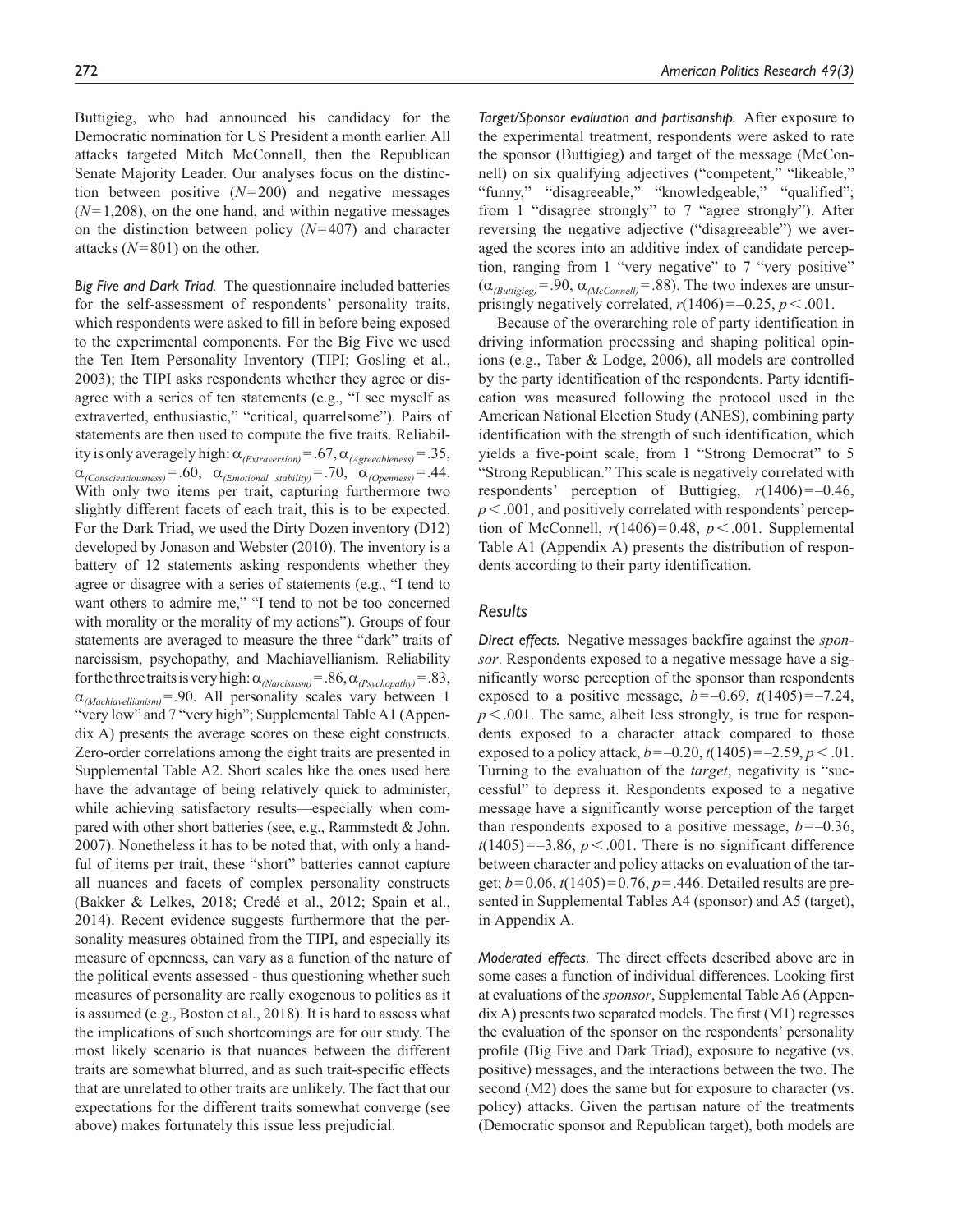

**Figure 1.** Study 1: Evaluation of the sponsor. *Note*. Marginal effects, with 95% confidence intervals, based on coefficients Supplemental Table A6 (M1). All other variables fixed at their mean.

controlled by party identification. Adding the interaction terms does not increase substantially the explanatory power of the models. Nonetheless, two interactions are statistically significant for negativity. Conscientiousness moderates its effects on perception of sponsor, *b*=–0.18, *t*(1373)=–2.01, *p*=.044, and so does Machiavellianism, *b*=0.17, *t*(1373)=1.83, *p*=.067. To interpret these effects, we substantiate the coefficients via marginal effects with 95% Confidence intervals (Figure 1). The left-hand panel shows the interaction between respondents' conscientiousness (*x*-axis) and exposure to a negative or positive message. Respondents high in conscientiousness are more likely to have a positive opinion of the sponsor, if exposed to a positive message, when compared to the same respondents exposed to a negative message. The reverse is true for Machiavellianism (right-had panel); respondents *low* in Machiavellianism are more likely to have a more positive opinion of the sponsor when exposed to a positive (vs. negative) message.

Supplemental Table A7 replicates the same models, but for evaluation of the *target*. We also see a handful of significant interactions, even if results are perhaps less clear cut. The clearest effect is for psychopathy,  $b = -0.19$ ,  $t(1175)$  $-2.29$ ,  $p = 0.022$ , substantiated with marginal effects in Figure 2 (right-hand panel). Respondents high in psychopathy are more likely to have a worse perception of the target when exposed to character attacks than when exposed to policy

attacks—suggesting that harsher attacks "work best" for people high in psychopathy to depress evaluations of the target. Supplemental Tables A6 and A7 also report results for joint interaction significance tests (F-statistics) for the interactions between personality and exposure to negative messages.

# **Study 2. Individual Differences and Incivility**

#### *Expectations*

The second study dives more deeply into the dimensions of character attacks and explores the effects of *incivility* in political messages. It is relatively safe to assume that people in general dislike incivility, which makes that they "disapprove of the speaker because it does reputational and emotional harm to the recipient" (Frimer & Skitka, 2018, p. 864). Studies show that incivility fosters the experience of negative emotions (Pearson & Porath, 2009), closed-mindedness (Borah, 2012) and the development of cynicism, while depressing political trust (Mutz & Reeves, 2005). Because of its more extreme characteristics in terms of political language, we might expect that incivility depresses perceptions of the sponsor, in such a way that it also does not depress perceptions of the target (negative backlash only). Yet, as for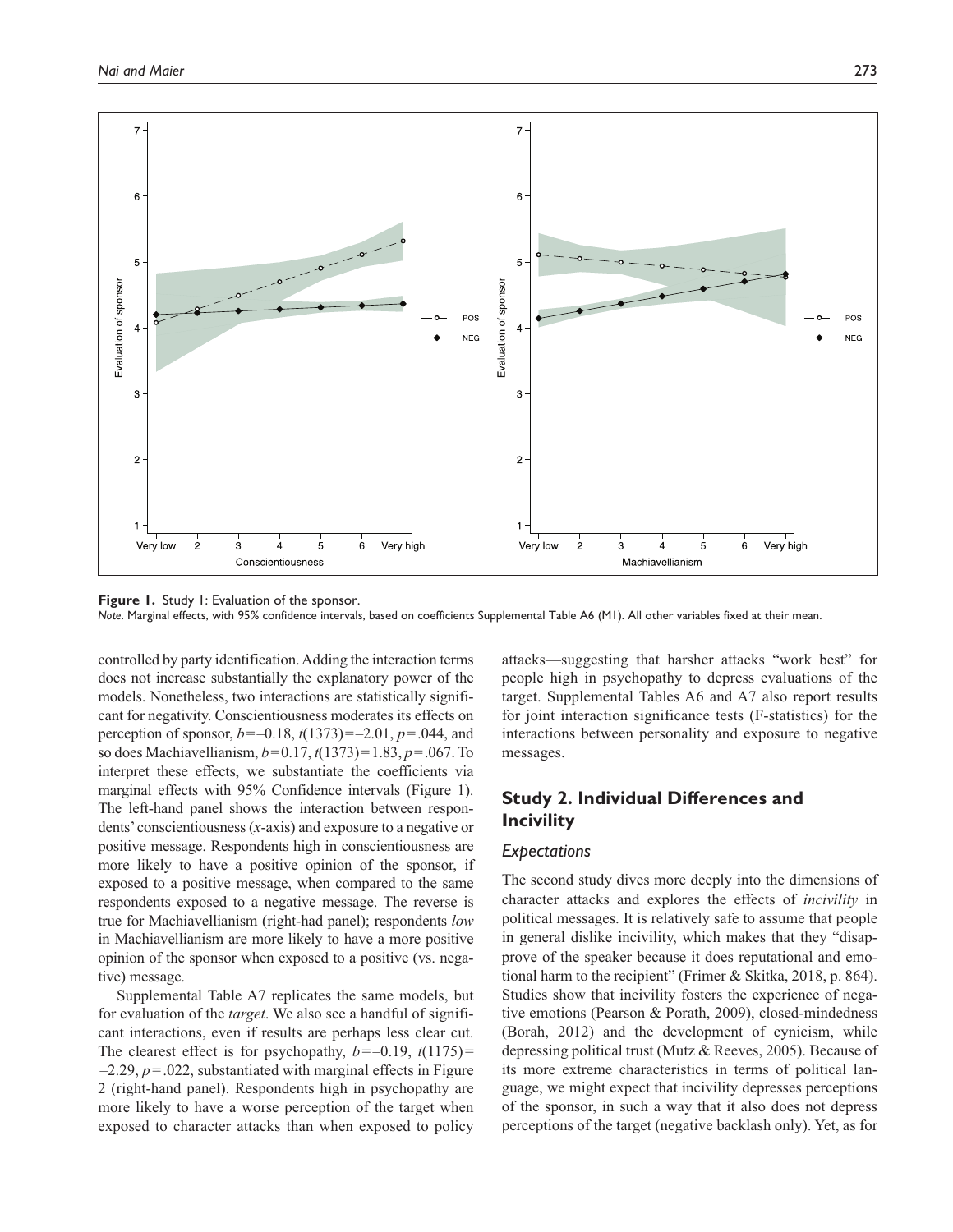

**Figure 2.** Study 1: Evaluation of the target. *Note*. Marginal effects, with 95% confidence intervals, based on coefficients in Supplemental Table A7 (M2). All other variables fixed at their mean.

study 1, we might expect that incivility is (i) especially disliked by some, for which it should backlash even more strongly, and (ii) appreciated by others, for which it could be particularly "effective" (i.e., a better evaluation of the sponsor and a worsened image of the target).

Study 2 focusses on three of such individual differences: personality traits (Big Five, Dark Triad), *tolerance for negativity*—characterising "people who think any type of attack advertising is appropriate" (Fridkin & Kenney, 2011, p. 309)—and *conflict avoidance*—characterizing respondents that are "uncomfortable with and dislike conflict no matter what it is about" (Bjarnøe et al., 2020, p. 107). Expectations for the Big Five and Dark Triad are in line with what discussed in study 1. Expectations for conflict avoidance and (low) tolerance to negativity are even more straightforward, as those two dispositions have been associated in the past to some form of rejection of negativity and incivility (e.g., Bjarnøe et al., 2020; Fridkin & Kenney, 2011, 2019; Maier & Faas, 2015; Mutz & Reeves, 2005; Otto et al., 2019). We simply predict that these two dispositions moderate the reception of negative and uncivil treatments, so that negativity/incivility backlashes more against the sponsor and is less effective to lower perceptions of the target for respondents high in conflict avoidance (H10) and low in tolerance to negativity (H11). The effects should be more marked for incivility, in line with what discussed above (H12).

#### *Methods*

*Participants and procedure.* Participants (US residents) were recruited in December 2019 via the Amazon MTurk online platform and invited to fill in a short survey against a small compensation (\$0.7; initial *N*=1,106). As for study 1, the questionnaires included an "attention check" and respondents that failed it (*N*=25, 2.3%) were excluded. The analyses are run on a final sample of *N*=1,081. The composition of the sample is described in Supplemental Table A1 (Appendix A).

Participants were randomly exposed to a mock newspaper article where the a fictive Republican candidate (Paul A. Bauer) either advocated his policy proposals on automobile industry taxation or attacked his Democrat opponent (the equally fictive Carl B. Meyer) on that same issue, with varying degrees of negativity and incivility (see Appendix B and C for more details). Our analyses focus on the distinction between positive (*N*=192) and negative messages (*N*=889), on the one hand, and within negative character attacks on the distinction between civil (*N*=394) and uncivil attacks (*N*=395) on the other.

*Big Five and Dark Triad.* Measures for the Big Five and the Dark Triad were similar to study 1;  $\alpha_{(Extaversion)} = .66$ ,  $\alpha_{(Agreableness)} = .38$ ,  $\alpha_{(Conscientiousness)} = .57$ ,  $\alpha_{(Emotional stability)} = .66$ ,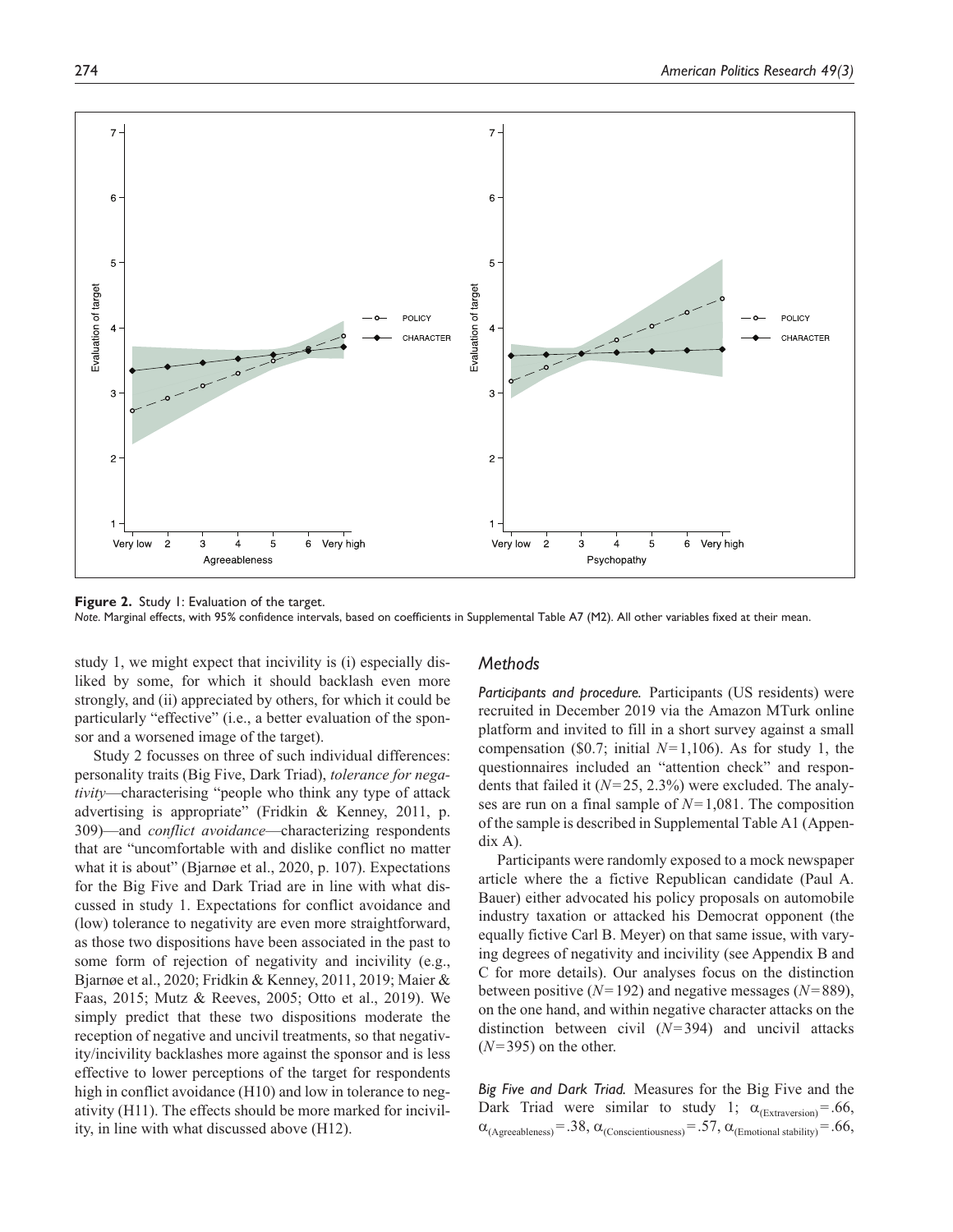$\alpha_{(\text{Openness})} = .41$ ,  $\alpha_{(\text{Narcissism})} = .89$ ,  $\alpha_{(\text{Psychopathy})} = .86$ ,  $\alpha_{(Machiavellianism)} = .91$ . All variables vary between 1 "very low" and 7 "very high."

*Tolerance to negativity and conflict avoidance.* For "tolerance to negativity" we used the measure discussed in Fridkin and Kenney (2019). Respondents were asked whether they agree or disagree with a series of four statements regarding negative advertisement and attack politics (e.g., "Some negative advertisements are so nasty that I stop paying attention to what the candidates are saying," or "Hard-hitting commercials attacking the opponent are not helpful during election campaigns"). We combined the four items into an additive scale of tolerance to negativity ( $\alpha$ =0.67), which varies theoretically between 1 "very low" and 7 "very high" (*M*=3.12, *SD*=1.20).

We measured "conflict avoidance" via six items that are part of the conflict "avoidance" and "approach" subscales discussed in Bresnahan et al. (2009; see also Bjarnøe et al., 2020; Goldstein, 1999). Respondents were asked whether they agree or disagree with a series of six statements regarding conflict in politics (e.g., "I hate arguments", "I believe that conflict is a reality we must live with," or "I avoid conflict if at all possible"). We combined the six items into an additive scale of conflict avoidance ( $\alpha$ =.73), which varies theoretically between 1 "very low" and 7 "very high" (*M*=4.10, *SD*=1.02). Tolerance to negativity and conflict avoidance are significantly and negatively correlated,  $r(1079) = -0.32$ ,  $p < .001$ . All Zero-order correlations between tolerance to negativity, conflict avoidance, and the other personality measures, all measured prior to the experimental component, are presented in Supplemental Table A3 (Appendix A).

*Target/Sponsor evaluation and partisanship.* After exposure to the experimental treatment, respondents were asked to rate the sponsor and target of the message in terms of a series of eight qualifying statements ("competent," "knowledgeable," "has a strong leadership," "decisive," "honest," "trustworthy," "likeable," "has a pleasant aura"; from 1 "disagree strongly" to 7 "agree strongly"). Rating were then averaged into an additive index of candidate perception, ranging from 1 "very negative" to 7 "very positive" ( $\alpha_{\text{\tiny{(sponsor)}}}=0.95$ ,  $\alpha_{\text{\tiny{(target)}}}=0.95$ ). The two indexes are not significantly correlated, *r*(1081)=0.05, *p*=.125, most likely due to the use of fictive candidates in the experiment.

Respondents' party identification, measured as for study 1, is positively correlated with respondents' perception of the Republican candidate,  $r(1081) = 0.49$ ,  $p < .001$ , and negatively correlated with respondents' perception of the Democrat, *r*(1081)=–0.32, *p*<.001.

## *Results*

*Direct effects.* Negative messages backfire against the *sponsor* (the fictive Paul A. Bauer, a Republican). Respondents exposed to a negative message have a significantly worse perception of the sponsor than respondents exposed to a positive message,  $b = -0.38$ ,  $t(1078) = -3.72$ ,  $p < .001$ . The same is true for respondents exposed to an uncivil character attack compared to those exposed to a civil character attack,  $b = -0.38$ ,  $t(786) = -4.09$ ,  $p < .001$ . Results then suggest that evaluation of the *target* (the fictive Carl B. Meyer, a Democrat) can be depressed successfully by negativity. Respondents exposed to a negative message have a significantly worse perception of the target than respondents exposed to a positive message, *b*=–0.27, *t*(1078)=–2.73, *p*=.006. There is however no significant difference between uncivil and civil character attacks on evaluation of the target;  $b=0.12$ ,  $t(786)=1.37, p=.170$ . Detailed results are presented in Supplemental Tables A10 (sponsor) and A11 (target), in Appendix A. For both sponsor and target of attacks, these results are consistent with what found in study 1.

*Moderated effects.* The effects described above are in some cases a function of individual differences. Supplemental Tables A12 and A13 (Appendix A) regress the perception of the *sponsor* as a function of exposure to negative (vs. positive, Supplemental Table A12) and uncivil (vs. civil, Supplemental Table A13) campaign messages, the respondents personality (Big Five, Dark Triad, tolerance to negativity, conflict avoidance), and the interactions of the two. Adding the interaction terms does not increase substantially the explanatory power of the models. Nonetheless, first, negativity interacts significantly with conflict avoidance,  $b = -0.17$ ,  $t(1077) = -1.73$ ,  $p = .085$ , and psychopathy,  $b = 0.27$ ,  $t(1063)=2.53$ ,  $p=.012$  (Supplemental Table A12). These two effects are substantiated in the top panels in Figure 3, with marginal effects. Respondents scoring high in conflict avoidance have a worse perception of the sponsor of the messages (backlash) if they are exposed to a negative message, compared to those who are exposed to a positive message (top left-hand panel). Inversely, evaluation of the sponsor is lower for respondents *low* in psychopathy that are exposed to negative messages compared to those exposed to positive messages; low psychopathy and positive messages combine to create a better perception of the sponsor. We also see from Supplemental Table A13 (M1) a similar trend for tolerance to negativity (bottom-left panel in Figure 3),  $b=0.14$ ,  $t(785)=1.81$ ,  $p=.070$ . Respondents that have a low tolerance for negativity have a worse perception of the candidate when exposed to an uncivil attack.

Supplemental Tables A14 and A15 (Appendix A) replicate the same models, but for the *target* of the attacks. We see first that negative messages (vs. positive, Supplemental Table A14) do not interact in any significant way with individual differences; in other terms, in study 2 we find no evidence that negative campaigns are more effective for some. We do however find that conflict avoidance and agreeableness moderate the effects of uncivil character attacks (Supplemental Table A15), as substantiated in Figure 4 via marginal effects. First, respondents low in conflict avoidance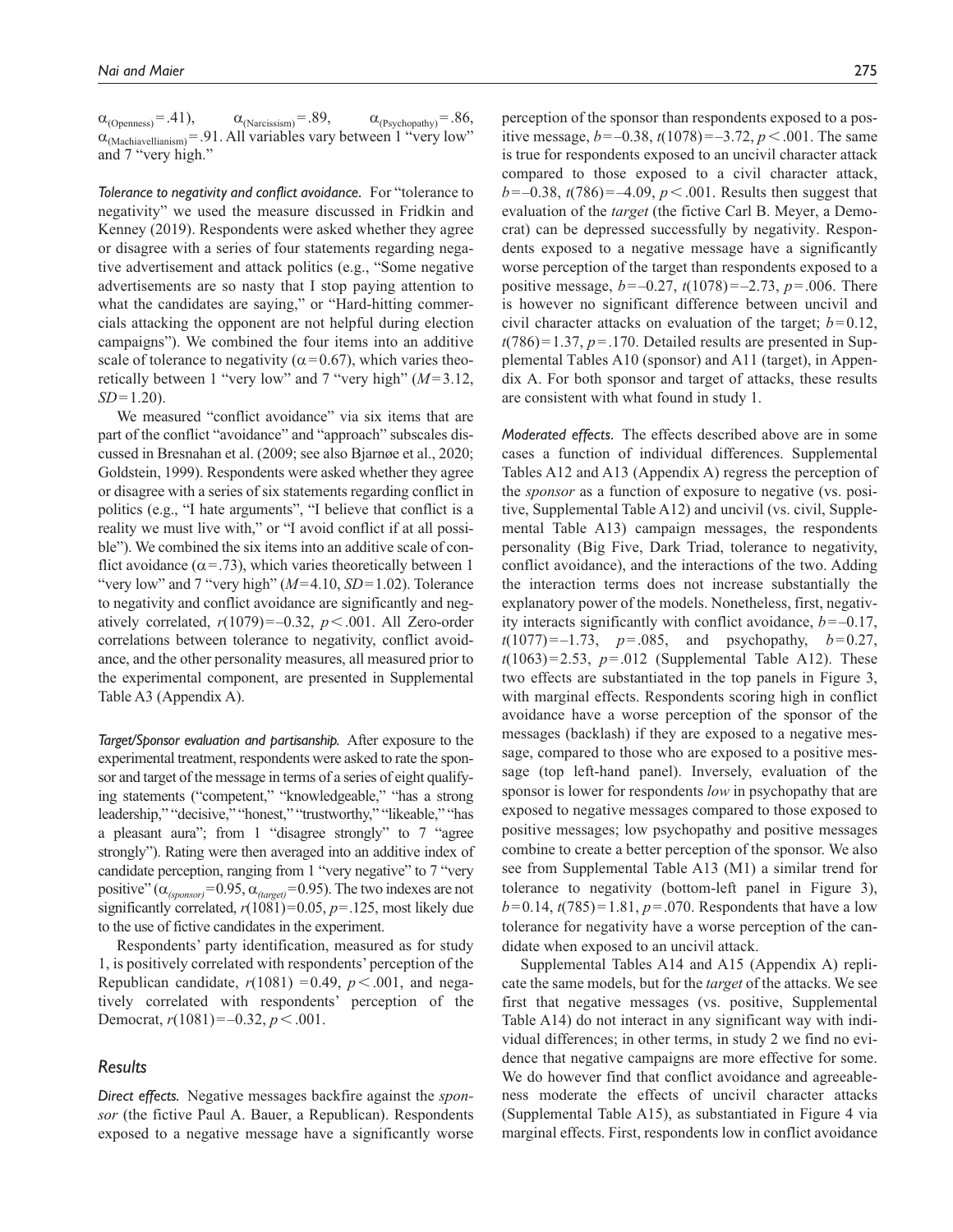

**Figure 3.** Study 2: Evaluation of the sponsor.

*Note*. Marginal effects, with 95% confidence intervals, based on coefficients in Supplemental Table A12, M2 (top left-hand panel), Supplemental Table A12, M3 (top right-hand panel), and Supplemental Table A13, M1 (bottom left-hand panel). All other variables fixed at their mean.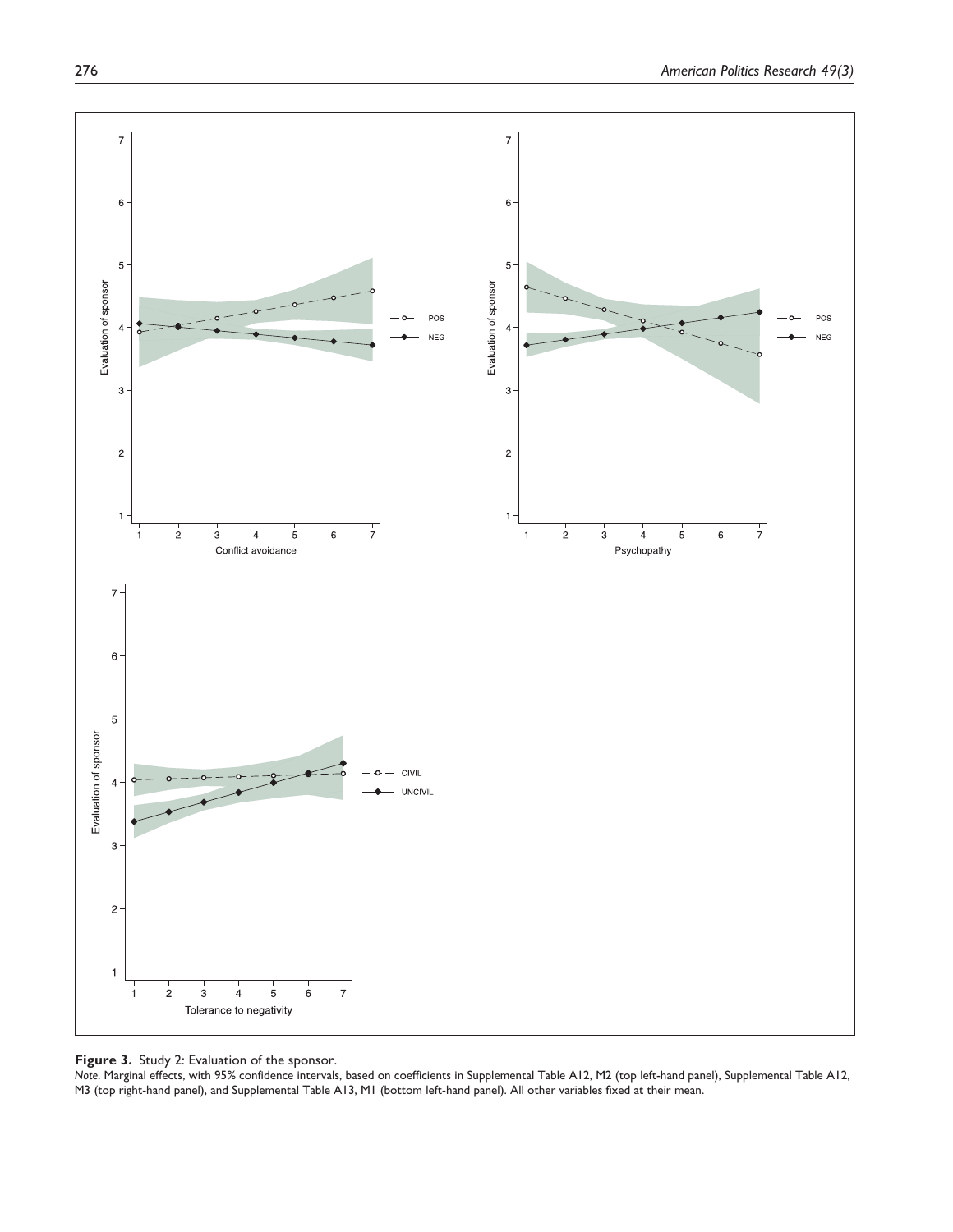

**Figure 4.** Study 2: Evaluation of the target.

*Note*. Marginal effects, with 95% confidence intervals, based on coefficients in Supplemental Table A15, M2 (left-hand panel) and Supplemental Table A15, M3 (right-hand panel). All other variables fixed at their mean.

have a lower perception of the target when exposed to an uncivil attack than those exposed to a civil attack,  $b=0.23$ ,  $t(785)=2.59$ ,  $p=.010$ ; in other terms, incivility works for low conflict avoidance. Even more, we also see evidence that people high in conflict avoidance "punish" the sponsor of the uncivil attack by having a more positive opinion about the *target* (left-hand panel). Second, and similarly, respondents low in agreeableness have a lower perception of the target when exposed to an uncivil attack than those exposed to a civil attack, *b*=0.16, *t*(771)=1.69, *p*=.092. Supplemental Tables A12 to A15 also report results for joint interaction significance tests (F-statistics) for the interactions between individual differences and exposure to negative and uncivil messages.

# **General discussion**

Politics is getting increasingly darker. High affective polarization makes voters hostile towards those they consider as their political "rivals" (Iyengar et al., 2012), disagreeable and aggressive political figures are on the rise in Western democracies and beyond (Nai & Martinez i Coma, 2019), and—central for our study—election campaigns are more often than not reminiscent of battlefields (Ansolabehere &

Iyengar, 1995; Lau & Pomper, 2004). Yet, for all the attention provided to such negativity in recent years, the jury is still out when it comes to its consequences. Are negative campaigns effective to depress evaluation of the target, or do they instead backlash against the sponsor? And under which conditions?

This article intended to clarify the moderating role of individual differences for the effectiveness of attack politics. We discussed the results of two online experiment among US respondents in which respondents were exposed to different types of positive and negative messages; most notably, they were exposed to character versus policy attacks in study 1 (S1), and to uncivil vs. civil attacks in study 2 (S2).

Across the two studies, we find that *harsh campaign messages backlash against the sponsor*. This is the case for negative over positive messages (both studies), for character over policy attacks (S1), and for uncivil attacks over civil attacks (S2). Negativity is a risky business, and we find consistent support that voters tend to punish candidates that go excessively negative. This general trend holds across two studies, who differ in terms of partisan affiliation of sponsor and target, policy issues, types of attacks, and potential pre-experimental biases (S1 uses real political figures, whereas S2 uses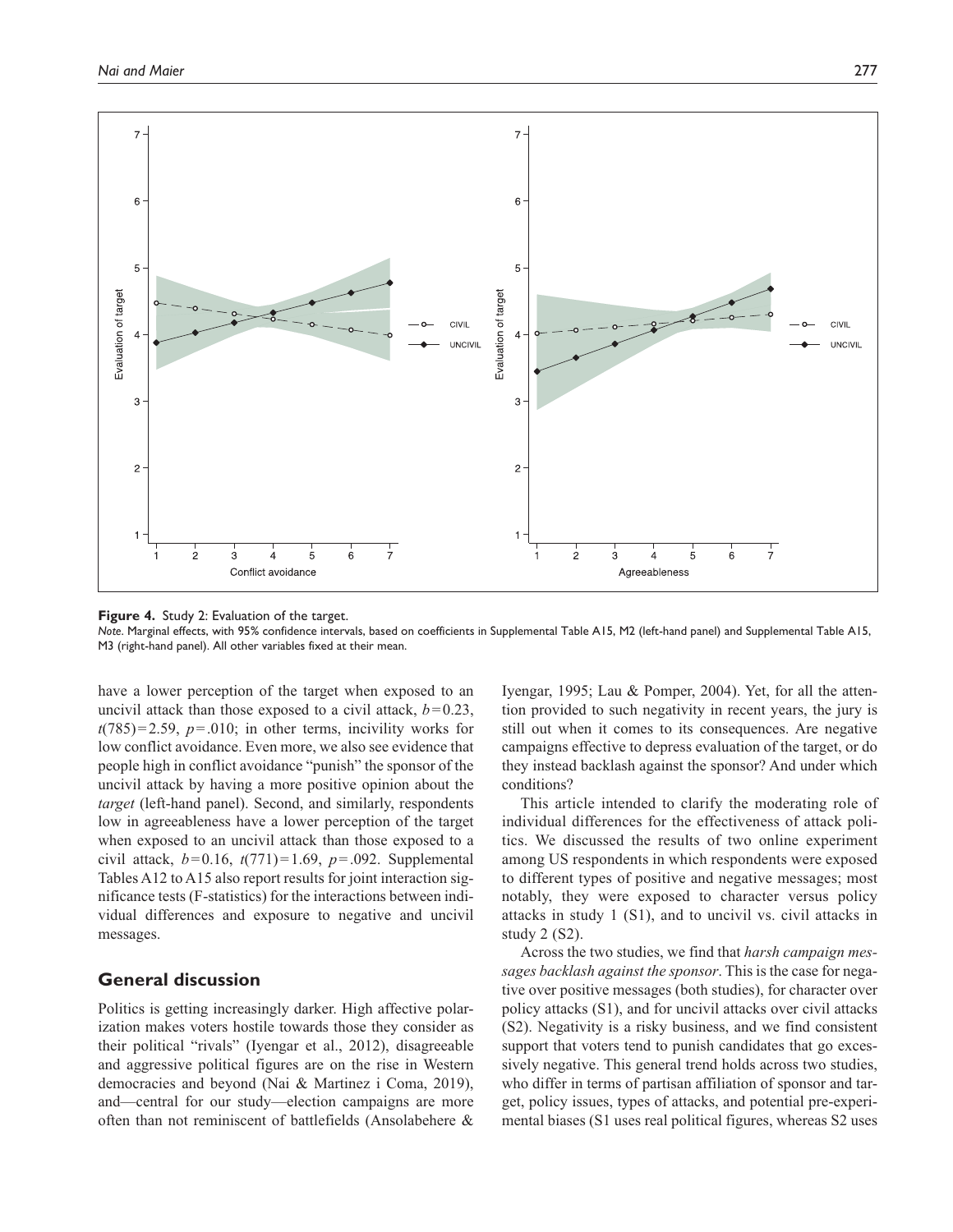fictive candidates). Yet, on top of this generalized backlash, we find in the two studies that some respondents are particularly likely to punish the sponsor when they go negative. Evaluations of the sponsor are more negative after exposure to negative messages for respondents low in Machiavellianism (S1), low in psychopathy (S2) and high in conflict avoidance (S2). Similarly, low tolerance for negativity makes respondents more likely to have a worse perception of the sponsor when exposed to an uncivil attack (S2). Inversely, evaluations of the sponsor are more positive for conscientious respondents exposed to positive campaigns (S1) but also for respondents high in psychopathy and exposed to negative campaigns (S2).

At the same time, negativity can be an effective tool to foster more negative candidate perceptions. Indeed, across the two studies we find that *negativity works to generally create more negative perceptions of the target—but "harsher" messages (character attacks, and incivility) do not.* The "harsher" forms of attack politics are nonetheless effective for some voters. Respondents high in psychopathy are more likely to have a worse opinion of the target after being exposed to character attacks (S1), and incivility "works" as intended and reduces positive perceptions of the target for individuals low in conflict avoidance and agreeableness (S2). Additional analyses show that these results are not fundamentally different for Democrat and Republican respondents (Supplemental Tables A8, A9 and A16−A19 in Appendix A), even if a handful of significant differences exist (e.g., Figures A5 and A6). Because of the partisan nature of the treatments, the moderating effect of individual party identification requires broader attention in future studies—including the interaction with the party affiliation of the sponsors and targets of negative messages. We voluntarily varied this factor across the two studies to ensure external validity, which however precluded us to specifically test for the presence of unique partisan effects—for example, the fact that some messages might be more efficient for some candidates.

Overall, our results strongly suggest that negativity (and harsher attacks, and incivility) are a matter of taste, and have different effects based on such preferences. The fact that these results, broadly speaking, converge across the two studies—which diverge quite considerably in terms of setup—indicates that they are perhaps generalizable, which suggests a certain degree of external validity (e.g., Schram, 2005). Nonetheless, moving forward, a replication outside of the US case seems necessary, towards a broader and more "universal" understanding of the psychological underpinnings of "preferential" treatment of negative campaign messages. Such research should, ideally, include "longer" personality scales, in light of evidence that "short" scales can be potentially problematic outside of "WEIRD" (Western, Educated, Industrialized, Rich, and Democratic) contexts (Ludeke & Larsen, 2017). Furthermore, additional research should ideally investigate the moderating role of *underlying*

personality dimensions such as, for example, Digman's (1997) alpha and beta "metatraits" or the underlying "dark core" (Jones & Figueredo, 2013), to account for the fact that personality traits within the Big Five and Dark Triad inventories are not orthogonal.

The implications of these results are manifold. First, from a *theoretical* standpoint, they suggest that focusing on the moderating role of individual differences is a promising way out of the conundrum in which the literature on the effectiveness of negative campaigns seems often to be stuck. To be sure, differences in tone and content of the attacks matter greatly - as our studies also show. Yet, the clearest indication coming from our results is that negativity is a matter of taste. Further research should furthermore expand on the important moderating role of individual differences if voters exposed to campaign messages, by also taking into account the (perceived) personality profile of candidates themselves. Consistent evidence suggests that voters tend to evaluate more positively candidates whom they see as sharing a similar personality profile with them (e.g., Caprara & Vecchione, 2017). Accounting for these additional dynamics could help disentangle the Gordian knot of the multiple interrelated causalities between voters' preferences, (perceived) candidate profile, and the effects of their campaigns.

Second, from a *practical* standpoint, our result suggest that political consultants and campaign managers could benefit from identifying the (micro)targets of their attacks also in terms of their personality and individual differences. Knowing whether the population to be influenced is, say, high in conscientiousness rather than low in agreeableness could have profound implications on how campaign messages are tailored. Weinschenk and Panagopoulos (2014) make a very similar point. To be sure, the share of the electorate holding those specific personality traits can be rather small. For instance, according to a quick analysis of the 2016 American National Election Study using the TIPI inventory, only 9percent of the US voters score lower than 4.0 (the midpoint of the 7-point scale) in agreeableness  $(\alpha = .31, )$  $N=3,610$ . Yet, the exponential development of campaign activities on social media and the entrenchment of the "onestep flow of communication" model (Bennett & Manheim, 2006), where candidates communicate directly with the public without the mediating role of gatekeepers, is likely to facilitate this endeavor. Questionable initiatives to harvest the personality of the public, like the "Cambridge Analytica" kerfuffle, are not unlikely to emerge again in the future, with significant implications in terms of privacy protection (e.g., Isaak & Hanna, 2018).

Finally, from a *normative* standpoint, our results challenge the intuition that negativity is necessarily detrimental for democracy. To be sure, for many this is indeed the case, and exacerbates the idea that politics is nothing but a boxing ring, occasionally amusing but overall not to be concerned with. Yet, for other voters negativity can also be a force for "good," as it potentially creates a more positive image of competing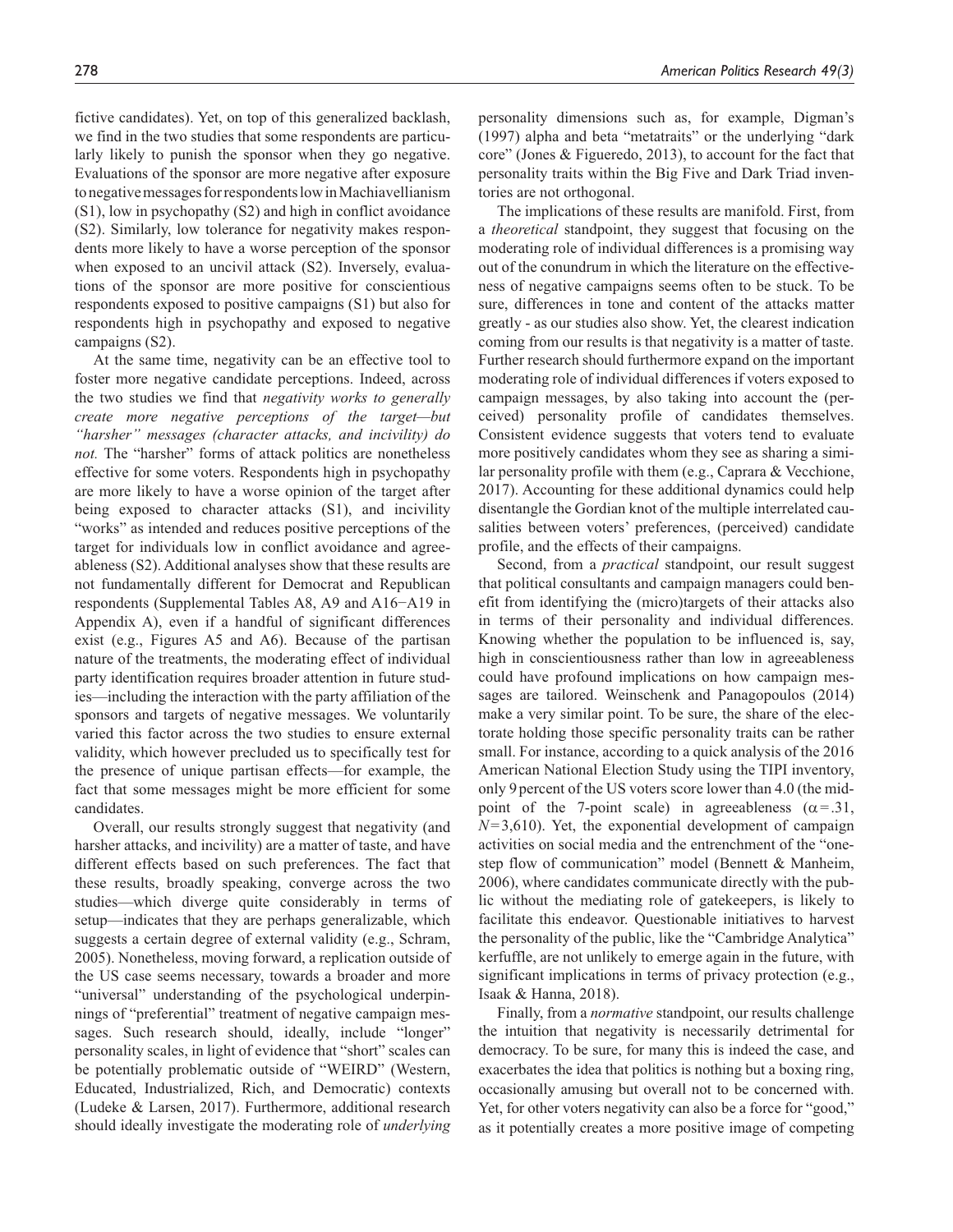candidates. People high in Machiavellianism and psychopathy and have a better image of politicians when they go negative, and people high in tolerance to negativity tent to particularly like candidates that use incivility. Some, quite simply, like it more negative (Nai & Otto, forthcoming). Additionally, and as a counterpoint, agreeable people tend to have a better opinion about the target of uncivil attacks - perhaps suggesting that the role of empathy and compassion in politics should not be underestimated.

#### **Acknowledgments**

We are very grateful to the anonymous reviewers and journal editors for their constructive critiques and sound suggestions. All remaining mistakes are of course our responsibility alone. A previous version of this article was presented during the 2020 (virtual) annual meeting of the American Political Science Association (APSA), and during a LAB workshop of the Political Communication group at the University of Amsterdam in June 2020. A sincere thank you to all participants to these events, and in particular to Fabian Neuner, Bert Bakker, Katjana Gattermann, and Lukas Otto for excellent inputs.

#### **Declaration of Conflicting Interests**

The author(s) declared no potential conflicts of interest with respect to the research, authorship, and/or publication of this article.

#### **Funding**

The author(s) disclosed receipt of the following financial support for the research, authorship, and/or publication of this article: Alex Nai acknowledges the generous financial support from the Amsterdam School of Communication Research (ASCoR), University of Amsterdam, which allowed us to field the surveys used in this article.

#### **ORCID iD**

Alessandro Nai D <https://orcid.org/0000-0001-7303-2693>

#### **Supplemental Material**

Supplemental material for this article is available online.

#### **References**

- Ansolabehere, S. D., & Iyengar, S. (1995). *Going negative: How political advertisements shrink and polarize the electorate*. Free Press.
- Bachleda, S., Neuner, F. G., Soroka, S., Guggenheim, L., Fournier, P., & Naurin, E. (2020). Individual-level differences in negativity biases in news selection. *Personality and Individual Differences*, *155*, 109675.
- Bakker, B. N., & Lelkes, Y. (2018). Selling ourselves short? How abbreviated measures of personality change the way we think about personality and politics. *The Journal of Politics*, *80*(4), 1311–1325.
- Bakker, B. N., Rooduijn, M., & Schumacher, G. (2016). The psychological roots of populist voting: Evidence from the United States, the Netherlands and Germany. *European Journal of Political Research*, *55*(2), 302–320.
- Bennett, W. L., & Manheim, J. B. (2006). The one-step flow of communication. *The Annals of the American Academy of Political and Social Science*, *608*(1), 213–232.
- Berinsky, A. J., Huber, G. A., & Lenz, G. S. (2012). Evaluating online labor markets for experimental research: Amazon.com's Mechanical Turk. *Political Analysis*, *20*(3), 351–368.
- Berinsky, A. J., Margolis, M. F., & Sances, M. W. (2014). Separating the shirkers from the workers? Making sure respondents pay attention on self-administered surveys. *American Journal of Political Science*, *58*(3), 739–753.
- Bjarnøe, C., de Vreese, C. H., & Albæk, E. (2020). The effect of being conflict non-avoidant: Linking conflict framing and political participation. *West European Politics*, *43*(1), 102–128.
- Blais, J., & Pruysers, S. (2017). The power of the dark side: Personality, the dark triad, and political ambition. *Personality and Individual Differences*, *113*, 167–172.
- Borah, P. (2012). Does it matter where you read the news story? Interaction of incivility and news frames in the political blogosphere. *Communication Research*, *41*(6), 809–827.
- Boston, J., Homola, J., Sinclair, B., Torres, M., & Tucker, P. D. (2018). The dynamic relationship between personality stability and political attitudes. *Public Opinion Quarterly*, *82*(S1), 843–865.
- Bresnahan, M. J., Donohue, W. A., Shearman, S. M., & Guan, X. (2009). Research note: Two measures of conflict orientation. *Conflict Resolution Quarterly*, *26*(3), 365–379.
- Brooks, D. J., & Geer, J. G. (2007). Beyond negativity: The effects of incivility on the electorate. *American Journal of Political Science*, *51*(1), 1–16.
- Campbell, W. K., Goodie, A. S., & Foster, J. D. (2004). Narcissism, confidence, and risk attitude. *Journal of Behavioral Decision Making*, *17*(4), 297–311.
- Caprara, G. V., & Vecchione, M. (2017). *Personalizing politics and realizing democracy*. Oxford University Press.
- Clifford, S., Jewell, R. M., & Waggoner, P. D. (2015). Are samples drawn from Mechanical Turk valid for research on political ideology? *Research & Politics*, *2*(4), 2053168015622072.
- Costa, P., & Ferreira da Silva, F. (2015). The impact of voter evaluations of leaders' traits on voting behaviour: Evidence from seven European Countries. *West European Politics*, *38*(6), 1226–1250.
- Credé, M., Harms, P., Niehorster, S., & Gaye-Valentine, A. (2012). An evaluation of the consequences of using short measures of the big five personality traits. *Journal of personality and social psychology*, *102*(4), 874.
- Digman, J. M. (1997). Higher-order factors of the big five. *Journal of Personality and Social Psychology*, *73*(6), 1246.
- Ford, J. B. (2017). Amazon's Mechanical Turk: A comment. *Journal of Advertising*, *46*(1), 156–158.
- Fridkin, K. L., & Kenney, P. (2004). Do negative messages work? The impact of negativity on citizens' evaluations of candidates. *American Politics Research*, *32*(5), 570–605.
- Fridkin, K. L., & Kenney, P. (2011). Variability in citizens' reactions to different types of negative campaigns. *American Journal of Political Science*, *55*(2), 307–325.
- Fridkin, K. L., & Kenney, P. (2019). *Taking aim at attack advertising: Understanding the impact of negative campaigning in US senate races*. Oxford University Press.
- Frimer, J. A., & Skitka, L. J. (2018). The Montagu Principle: Incivility decreases politicians' public approval, even with their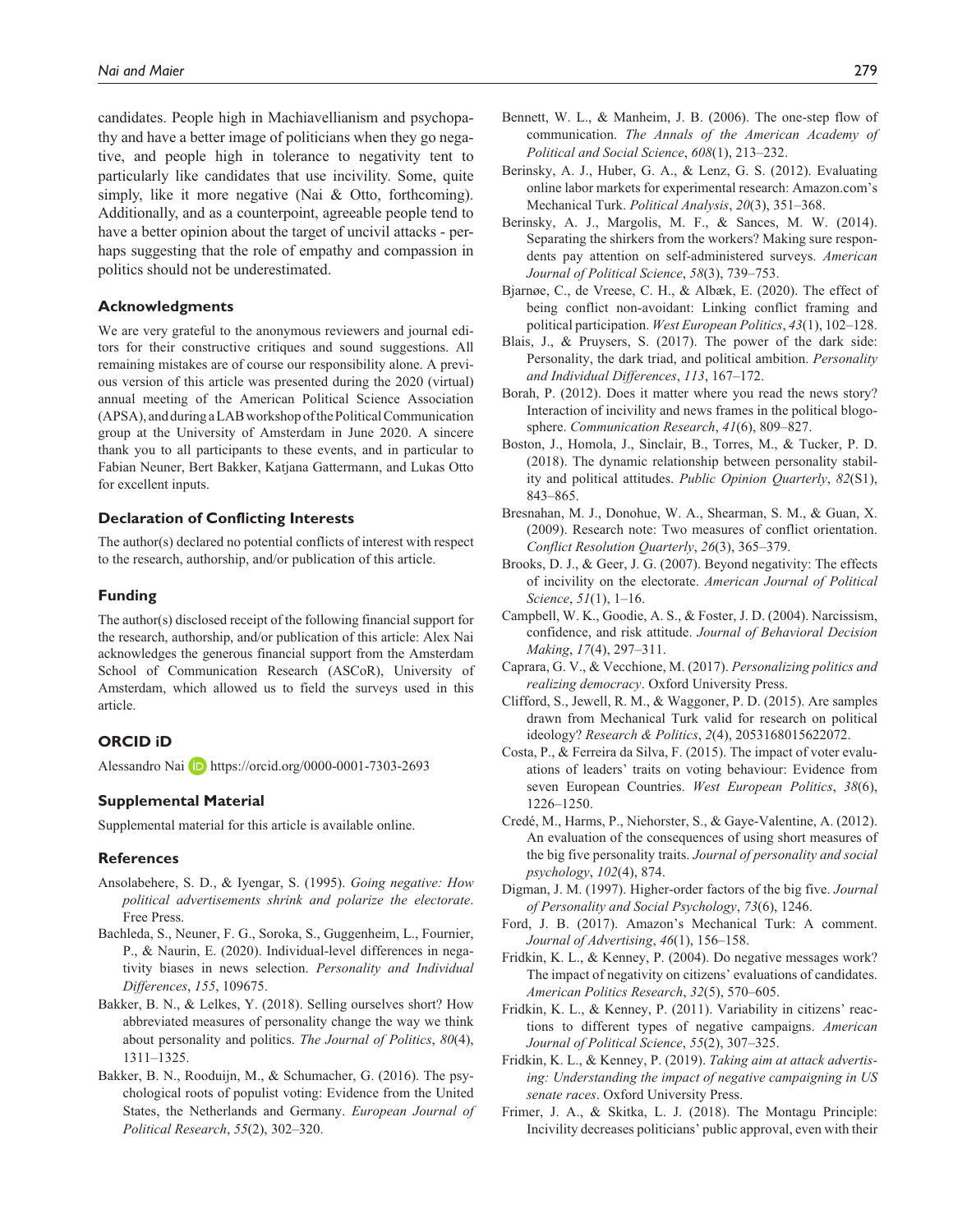political base. *Journal of Personality and Social Psychology*, *115*(5), 845.

- Furnham, A., Richards, S. C., & Paulhus, D. L. (2013). The dark triad of personality: A 10 year review. *Social and Personality Psychology Compass*, *7*(3), 199–216.
- Garzia, D. (2013). Changing parties, changing partisans: The personalization of partisan attachments in Western Europe. *Political Psychology*, *34*(1), 67–89.
- Gerber, A. S., Huber, G. A., Doherty, D., & Dowling, C. M. (2012). Disagreement and the avoidance of political discussion: Aggregate relationships and differences across personality traits. *American Journal of Political Science*, *56*(4), 849–874.
- Goldstein, S. B. (1999). Construction and validation of a conflict communication scale. *Journal of Applied Social Psychology*, *29*(9), 1803–1832.
- Gosling, S. D., Rentfrow, P. J., & Swann, W. B. (2003). A very brief measure of the big-five personality domains. *Journal of Research in Personality*, *37*(6), 504–528.
- Harms, P. D., & DeSimone, J. A. (2015). Caution! MTurk workers ahead—Fines doubled. *Industrial and Organizational Psychology*, *8*(2), 183–190.
- Hauser, D. J., & Schwarz, N. (2016). Attentive Turkers: MTurk participants perform better on online attention checks than do subject pool participants. *Behavior Research Methods*, *48*(1), 400–407.
- Hopmann, D. N., Vliegenthart, R., & Maier, J. (2018). The effects of tone, focus, and incivility in election debates. *Journal of Elections, Public Opinion and Parties*, *28*(3), 283–306.
- Isaak, J., & Hanna, M. J. (2018). User data privacy: Facebook, Cambridge analytica, and privacy protection. *Computer*, *51*(8), 56–59.
- Iyengar, S., Sood, G., & Lelkes, Y. (2012). Affect, not ideology. A social identity perspective on polarization. *Public Opinion Quarterly*, *76*(3), 405–431.
- Johnson-Cartee, K. S., & Copeland, G. (1989). Southern voters' reaction to negative political ads in 1986 election. *Journalism Quarterly*, *66*(4), 888–893, 986.
- Jonason, P. K. (2014). Personality and politics. *Personality and Individual Differences*, *71*, 181–184.
- Jonason, P. K., & Webster, G. D. (2010). The dirty dozen: A concise measure of the dark triad. *Psychological Assessment*, *22*(2), 420.
- Jones, D. N., & Figueredo, A. J. (2013). The core of darkness: Uncovering the heart of the dark triad. *European Journal of Personality*, *27*(6), 521–531.
- Jones, D. N., & Paulhus, D. L. (2011). The role of impulsivity in the dark triad of personality. *Personality and Individual Differences*, *51*(5), 679–682.
- Kalmoe, N. P. (2019). Mobilizing voters with aggressive metaphors. *Political Science Research and Methods*, *7*(3), 411–429.
- Lau, R. R., & Pomper, G. M. (2004). *Negative campaigning: An analysis of U.S. senate elections*. Rowman and Littlefield.
- Lau, R. R., Sigelman, L., & Rovner, I. B. (2007). The effects of negative political campaigns: A meta-analytic reassessment. *Journal of Politics*, *69*(4), 1176–1209.
- Lee, K., & Ashton, M. C. (2004). Psychometric properties of the HEXACO personality inventory. *Multivariate Behavioral Research*, *39*(2), 329–358.
- Levenson, M. R. (1990). Risk taking and personality. *Journal of Personality and Social Psychology*, *58*(6), 1073–1980.
- Lipsitz, K., & Geer, J. G. (2017). Rethinking the concept of negativity: An empirical approach. *Political Research Quarterly*, *70*(3), 577–589.
- Ludeke, S. G., & Larsen, E. G. (2017). Problems with the big five assessment in the world values survey. *Personality and Individual Differences*, *112*, 103–105.
- Maier, J., & Faas, T. (2015). The impact of personality on viewers' reactions to negative candidate statements in televised debates. *Politische Psychologie*, *4*(2), 169–187.
- McCrae, R. R., & John, O. P. (1992). An introduction to the fivefactor model and its applications. *Journal of personality*, *60*(2), 175–215.
- Mondak, J. J. (2010). *Personality and the foundations of political behavior*. Cambridge University Press.
- Mutz, D. C. (2015). *In-your-face politics: The consequences of uncivil media*. Princeton University Press.
- Mutz, D. C., & Reeves, B. (2005). The new videomalaise: Effects of televised incivility on political trust. *American Political Science Review*, *99*(1), 1–15.
- Nai, A., & Maier, J. (2018). Perceived personality and campaign style of Hillary Clinton and Donald Trump. *Personality and Individual Differences, 121*, 80–83.
- Nai, A., & Martinez i Coma, F. (2019). The personality of populists: Provocateurs, charismatic leaders, or drunken dinner guests? *West European Politics*, *42*(7), 1337–1367.
- Nai, A., & Otto, L. (forthcoming). When they go low, we gloat. How trait and state Schadenfreude moderate the perception and effect of negative political messages. *Journal of Media Psychology*.
- Otto, L. P., Lecheler, S., & Schuck, A. R. (2019). Is context the key? The (non-)differential effects of mediated incivility in three European countries. *Political Communication*, *37*(1), 88–107.
- Paulhus, D. L., & Williams, K. M. (2002). The dark triad of personality: Narcissism, machiavellianism, and psychopathy. *Journal of Research in Personality*, *36*(6), 556–563.
- Pearson, C. M., & Porath, C. L. (2009). *The cost of bad behavior: How incivility ruins your business—And what you can do about it*. Penguin.
- Penney, L. M., & Spector, P. E. (2002). Narcissism and counterproductive work behavior: Do bigger egos mean bigger problems? *International Journal of Selection and Assessment*, *10*(1−2), 126–134.
- Pilch, I., & Turska, E. (2015). Relationships between machiavellianism, organizational culture, and workplace bullying: Emotional abuse from the target's and the perpetrator's perspective. *Journal of Business Ethics*, *128*(1), 83–93.
- Rammstedt, B., & John, O. P. (2007). Measuring personality in one minute or less: A 10-item short version of the big five inventory in English and German. *Journal of Research in Personality*, *41*(1), 203–212.
- Schram, A. (2005). Artificiality: The tension between internal and external validity in economic experiments. *Journal of Economic Methodology*, *12*(2), 225–237.
- Sigelman, L., & Kugler, M. (2003). Why is research on the effects of negative campaigning so inconclusive? Understanding citizens' perceptions of negativity. *The Journal of Politics*, *65*(1), 142–160.